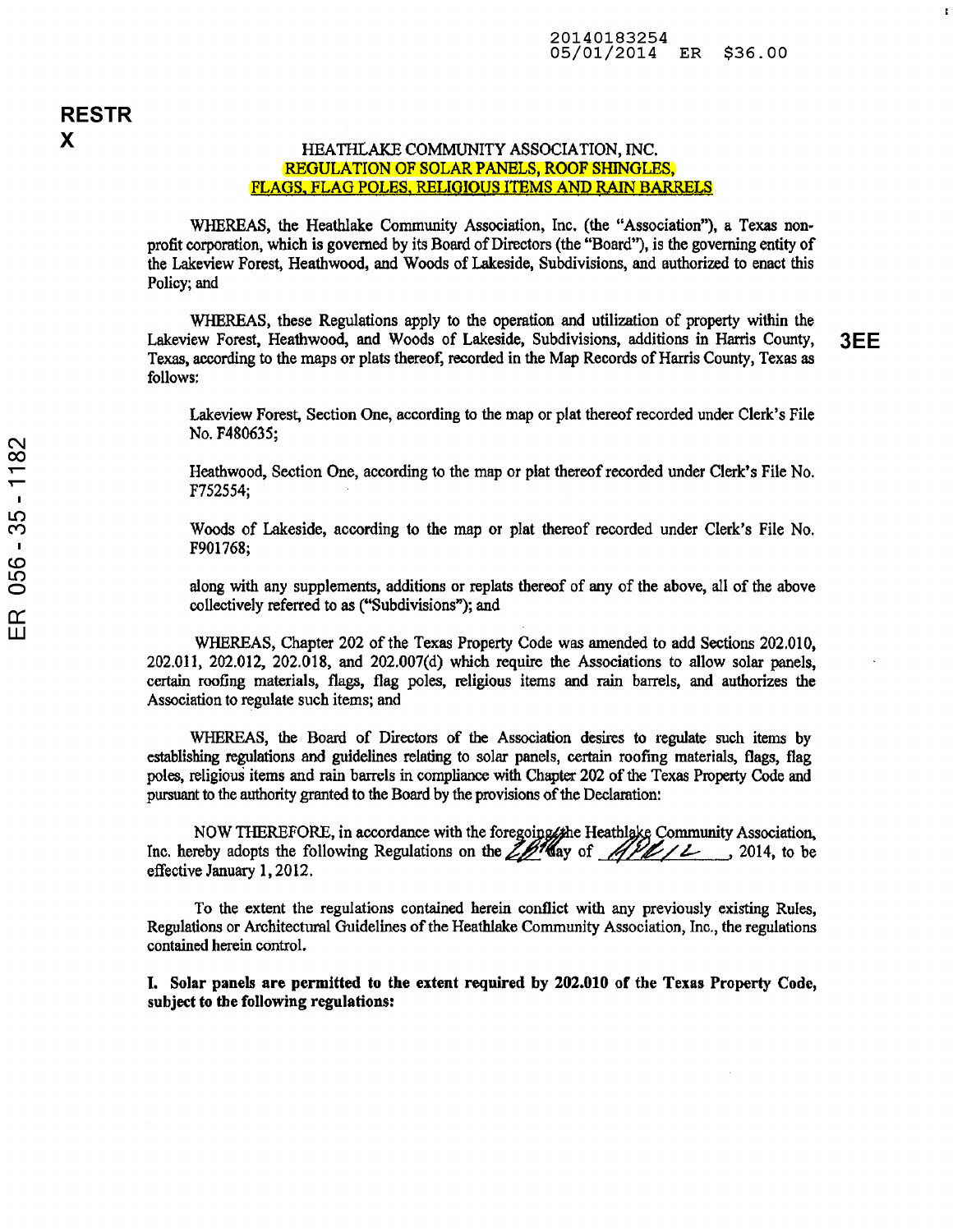- 1) The owner shall first apply to and receive written approval from the ACC prior to installation of any solar panels or other solar items (collectively "Solar Panels") permitted by 202.010.
- 2) Solar Panels shall be located in <sup>a</sup> fenced-in yard or patio, OR on the roof of the house or other approved structure, not visible from the front of the structure, and in <sup>a</sup> location approved by the ACC (subject to any limitation imposed by 202.010).
- 3) Solar Panels shall be located entirely on the property of the owner erecting the Solar Panels and shall not be located on any other lot, property or common area.
- 4) When mounted on <sup>a</sup> structure, no Solar Panel may be higher or wider than the roofline of the structure it is mounted on.
- 5) When mounted on <sup>a</sup> structure, the top edge of all Solar Panels shall be parallel with the roofline and shall conform to the slope of the roofline.
- 6) If located in <sup>a</sup> fenced-in yard or patio, the Solar Panels shall be lower than the fence line of the yard or patio.
- CO 7) Solar Panel frames, brackets, wires and pipes shall be <sup>a</sup> shade of silver, bronze or black.
- 8) An Owner wishing to obtain approval of the installation of <sup>a</sup> solar panel or device that does not comply with any single criteria above must demonstrate that an alternative location will enable the panel or device to generate more than 10% greater production in the alternative location.

II. To the extent required by 202.011 of the Texas Property Code, Owners are entitled to install roof shingles designed primarily to be wind and/or hail resistant; shingles that provide heating and cooling efficiencies greater than those provided by customary composite shingles; and shingles that provide solar generation capabilities (collectively referred to as "Alternative Shingles"), subject to the following regulations:

An Owner must obtain prior written authorization of the Architectural Control Committee ("ACC"), to place or install any type of shingle or roofing material on the exterior of any improvement located on <sup>a</sup> Lot within the Subdivision. Roof Shingles will be approved upon the submission of <sup>a</sup> proper application to the ACC proposing an installation of roof shingles that is within the parameters set forth in Chapter 202.011 of the Texas Property Code and any other permissible criteria required by the ACC.

Roof shingles that satisfy all of the criteria of each subparagraph one through four below will be approved for installation.

- 1. shingles are either designed primarily to
	- a) be wind and hail resistant;
	- b) provide heating and cooling efficiencies greater than those provided by customary composite shingles; or
	- c) provide solar generation capabilities.
- 2. the shingles resemble the shingles used on property in the subdivision.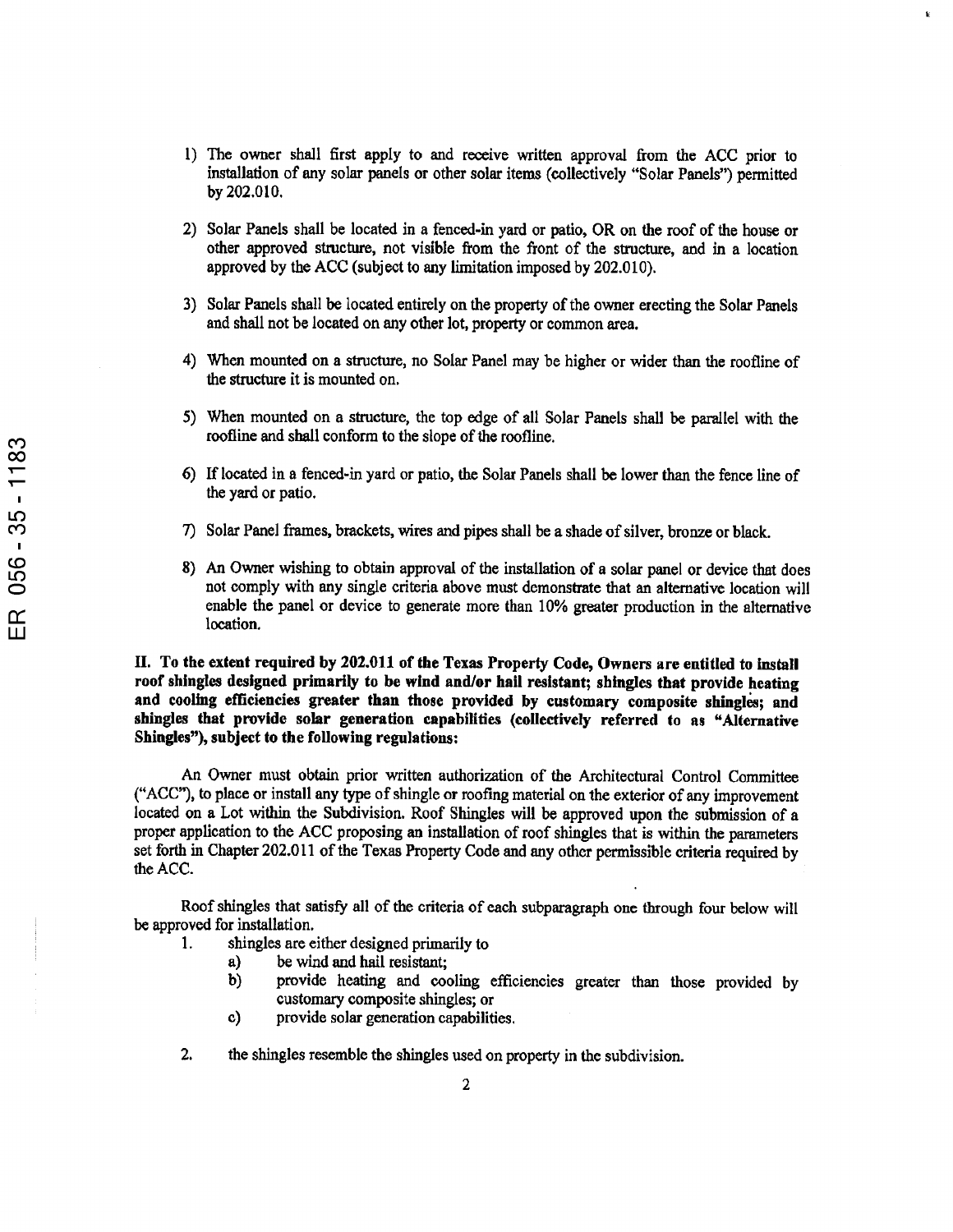- 3. the shingles are more durable than and are of equal or greater quality to the shingles used on property in the subdivision.
- 4. the shingles match the aesthetics of the property surrounding the owner's property.

HI. To the extent required by 202.012 of the Texas Property Code, Owners are entitled to display <sup>a</sup> United States Flag, <sup>a</sup> Texas State Flag, or <sup>a</sup> replica flag of any branch of the United States Armed Forces ("Permitted Flags"), and to install <sup>a</sup> flag pole on their property for the purpose of displaying the Permitted Flags; subject to the following regulations:

- 1) The Owner shall first apply to and receive written approval from the ACC prior to installation of any flag pole.
- 2) United States Flags must be displayed in accordance with 4 U.S.C. Sections 5-10.
- 3) The Texas Flag must be displayed in accordance with Chapter 3100 of the Texas Government Code.
- 4) Only Permitted Flags may be displayed within the Association.
- 5) Permitted Flags shall be displayed from <sup>a</sup> pole attached to <sup>a</sup> structure OR from <sup>a</sup> free standing pole. Except for flags that are mounted in accordance with 4 U.S.C. Sections 5-10, Permitted Flags may not be draped over or directly attached to structures. For example, <sup>a</sup> Permitted Flag may not be laid across <sup>a</sup> fence or stapled to <sup>a</sup> garage or entry door.
- 6) A flag pole attached to <sup>a</sup> structure shall be limited to one per lot, shall be no more than 6 feet long and shall be securely attached by <sup>a</sup> bracket with an angle of <sup>30</sup> to <sup>45</sup> degrees down from vertical. The flag pole shall be attached in such <sup>a</sup> matter as to not damage the structure. One attached flag pole is allowed on the front portion of <sup>a</sup> structure facing the street in <sup>a</sup> location approved by the ACC. Brackets which accommodate multiple flag poles are prohibited.
- 7) <sup>A</sup> flag pole, whether attached to <sup>a</sup> dwelling or freestanding, shall be constructed of permanent, long-lasting materials with <sup>a</sup> finish appropriate to the materials used in the construction of the flag pole and harmonious with the dwelling. Flag poles shall be commercially produced and not home-made, they shall not be constructed of wood or plastic.
- 8) Only one Permitted Flag may be displayed on <sup>a</sup> flag pole attached to <sup>a</sup> structure; up to two Permitted Flags may be displayed on an approved free-standing flag pole that is at least <sup>14</sup> feet tall.
- 9) The flag display and flag pole shall conform to all setbacks, easements, and zoning ordinances.
- 10) Flags and flag poles must be maintained in good condition; flags and poles that are deteriorating or represent an unsafe condition shall be repaired, replaced or removed.
- 11) Free-standing flag poles, are limited to one per lot, in <sup>a</sup> location approved by the ACC in writing, and shall not exceed 20 feet in height (including any ornamental cap) and 9 inches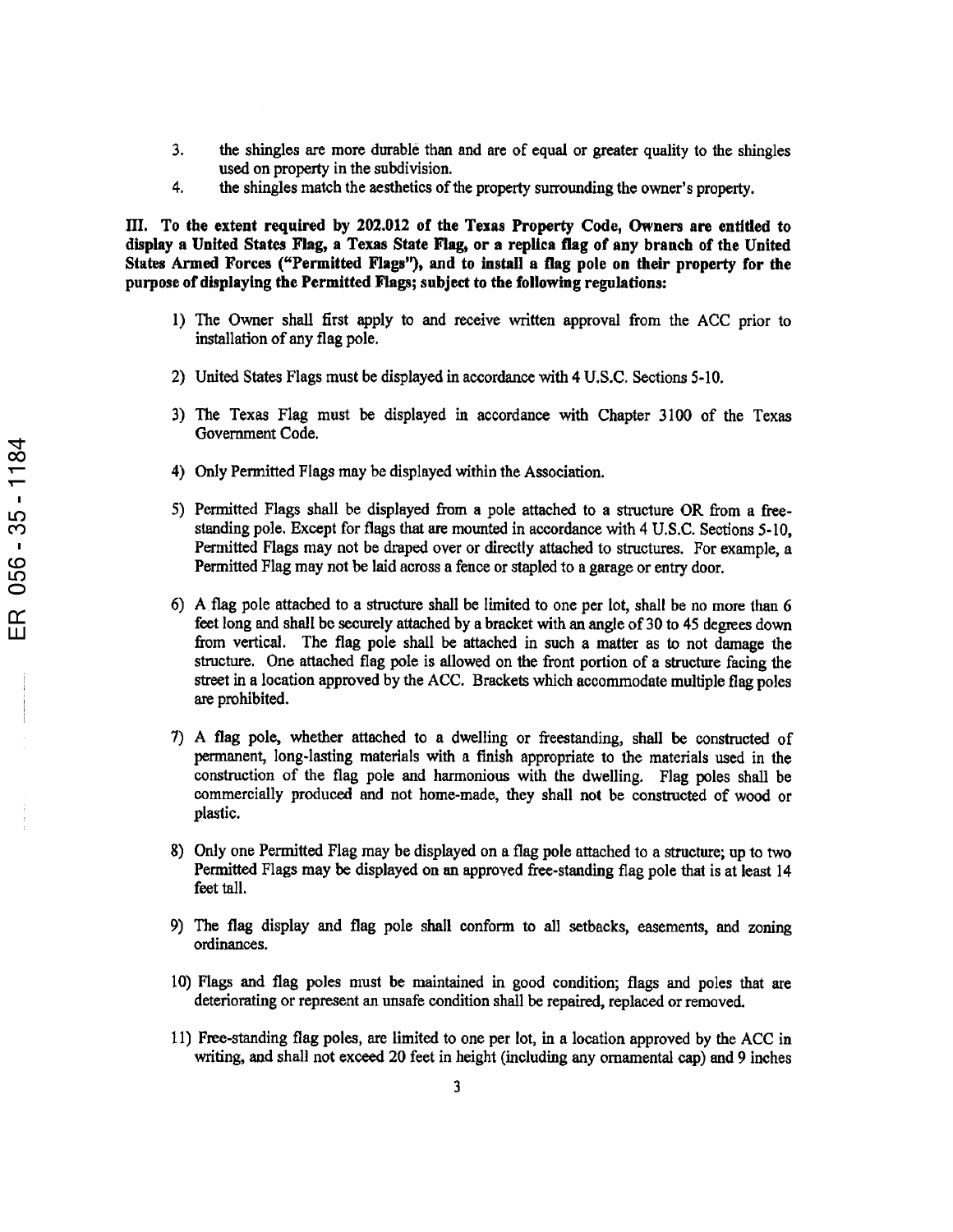in diameter. Free-standing flag poles shall be permanently installed in the ground according to the manufacturer's instructions.

- 12) Permitted Flags are limited in size to <sup>3</sup> feet tall by <sup>5</sup> feet wide.
- 13) Lighting may be installed to illuminate Permitted Flags if they will be displayed at night and ifexisting ambient lighting does not provide proper illumination. Flag lighting shall be:
	- a) approved in writing by the ACC prior to installation, and
	- b) shall be ground mounted in the vicinity of the flag, and
	- c) shall utilize <sup>a</sup> fixture that screens the bulb and directs light in the intended direction with minimal spillover, and
	- d) shall point towards the center of the flag and face the main structure on the property or to the center of the property if there is no structure, and
	- e) shall not provide illumination exceeding the equivalent of <sup>a</sup> <sup>60</sup> watt incandescent bulb.
- 14) Flag poles shall not generate unreasonable noise levels which would disturb the surrounding residents. In order to minimize noise all flag poles shall utilize vinyl or plastic snap hooks, shall utilize snap hook covers and may secure <sup>a</sup> rope around the flag pole with <sup>a</sup> flag pole clasp, or do whatever else is necessary to comply.
- 15) An owner can only place <sup>a</sup> flag pole or flag on his own property and no other lot, property or common area.
- 16) Flag poles are permitted solely for the purpose of displaying Permitted Flags. If <sup>a</sup> flag pole is not longer used on <sup>a</sup> daily basis it shall be removed by the Owner.

## IV. Religious Items related to any faith that is motivated by an Owner's sincere religious belief or tradition, may be displayed, as required by 202.018 of the Texas Property Code, subject to the following regulations:

- 1) The religious item cannot threaten public health or safety.
- 2) The religious item cannot violate any law.
- 3) The religious item cannot contain language, graphics or other display that is patently offensive to <sup>a</sup> passerby.
- 4) The religious item must be located on the entry door or entry door frame and cannot extend past the outer edge of the door frame of the dwelling.
- 5) The maximum space allotted to <sup>a</sup> religious item orcombination of religious items shall be no more than 25 square inches.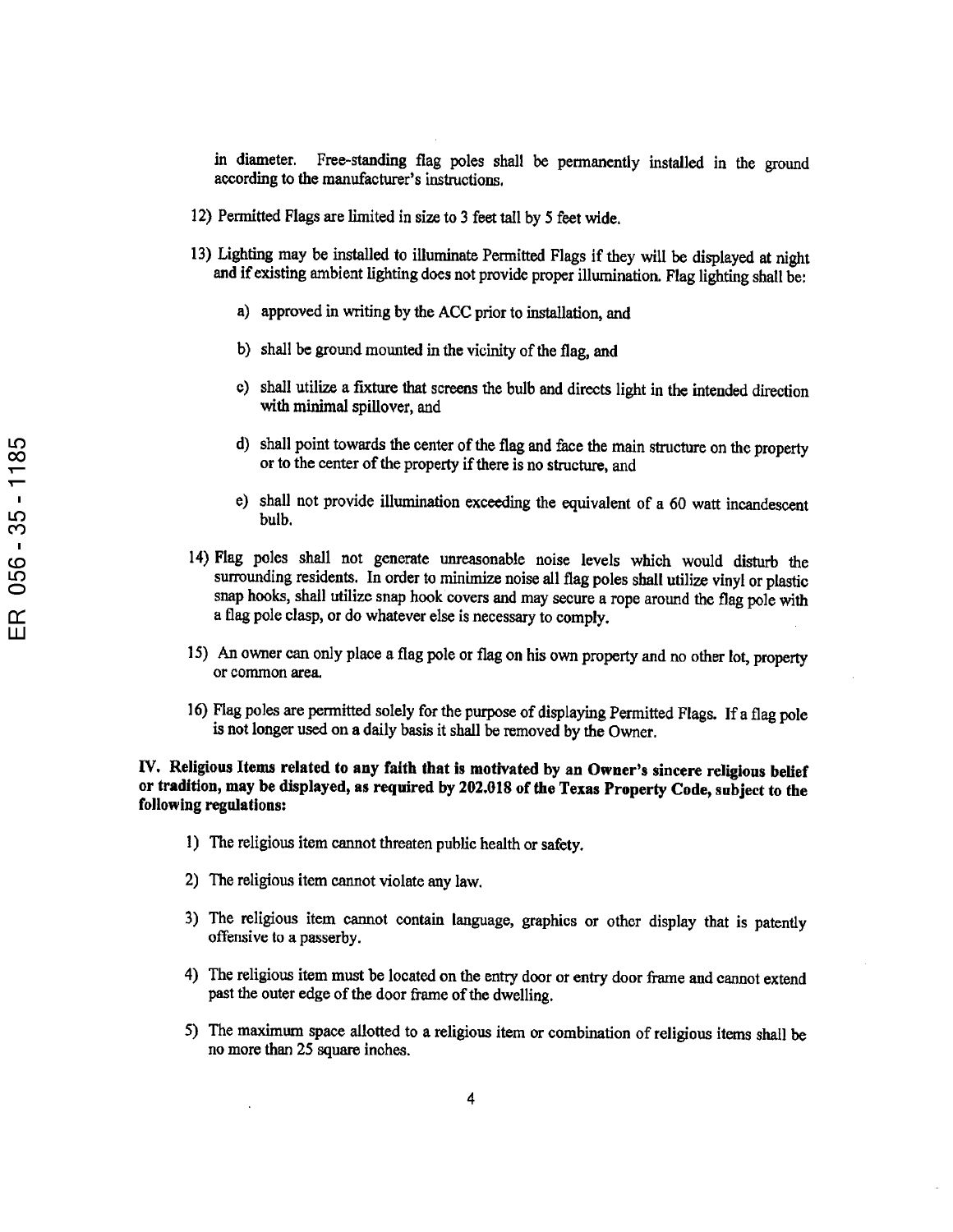6) The Association may remove any item that does not conform to these regulations.

## V. Rainwater Recovery Barrels or Systems ("Barrels/System") shall be permitted to the extent required by 202.007(d), subject to the following regulations:

- 1) The Owner shall first apply to and receive written approval from the ACC prior to installation of any Barrels/System.
- 2) The Barrels/System must be of <sup>a</sup> color that is consistent with the color scheme of the owner's home.
- 3) The Barrels/System cannot be located between the front of the owner's home and an adjoining or adjacent street, (the front yard)
- 4) The Barrels/System must not display any language or other content that is not typically included on the item when it is manufactured.
- 5) The Association may regulate the size, type, materials and manner of screening for Barrels/System that are visible from the street, another lot, or common area.
- 6) There must be sufficient area on the owner's property to install the Barrels/System, no Barrels/ System shall be located on or extend onto any property other than the owner's lot.
- 7) Other than gutters and downspouts conventionally attached to <sup>a</sup> dwelling or appurtenant structure, all components of the Barrels/ System, such as tanks, barrels, filters, pumps, motors, pressure tanks, pipes and hoses, must be substantially screened from public view from any street or common are.
- 8) Screening may be accomplished by an approved solid fence, structure or vegetation; by burying the tanks/barrels; or by placing the equipment in an outbuilding approved by the ACC.
- 9) A rain barrel may be placed in <sup>a</sup> location visible from public view from any street or common area only if the configuration of the guttering system on the structure precludes screening as described above, so long as:
	- a) the barrel does not exceed 55 gallons, and
	- b) the barrel is installed in close proximity to the structure on <sup>a</sup> level base with the guttering downspout leading directly to the barrel inlet at <sup>a</sup> substantially vertical angle, and
	- c) the barrel is fully painted in <sup>a</sup> single color to blend with the adjacent home or vegetation, and
	- d) any hoses attached to the barrel discharge must be neatly coiled and stored behind or beside the rain barrel in the least visible location when not in use.
- 10) Overflow lines from <sup>a</sup> System must not be directed onto or adversely affect adjacent properties or common areas.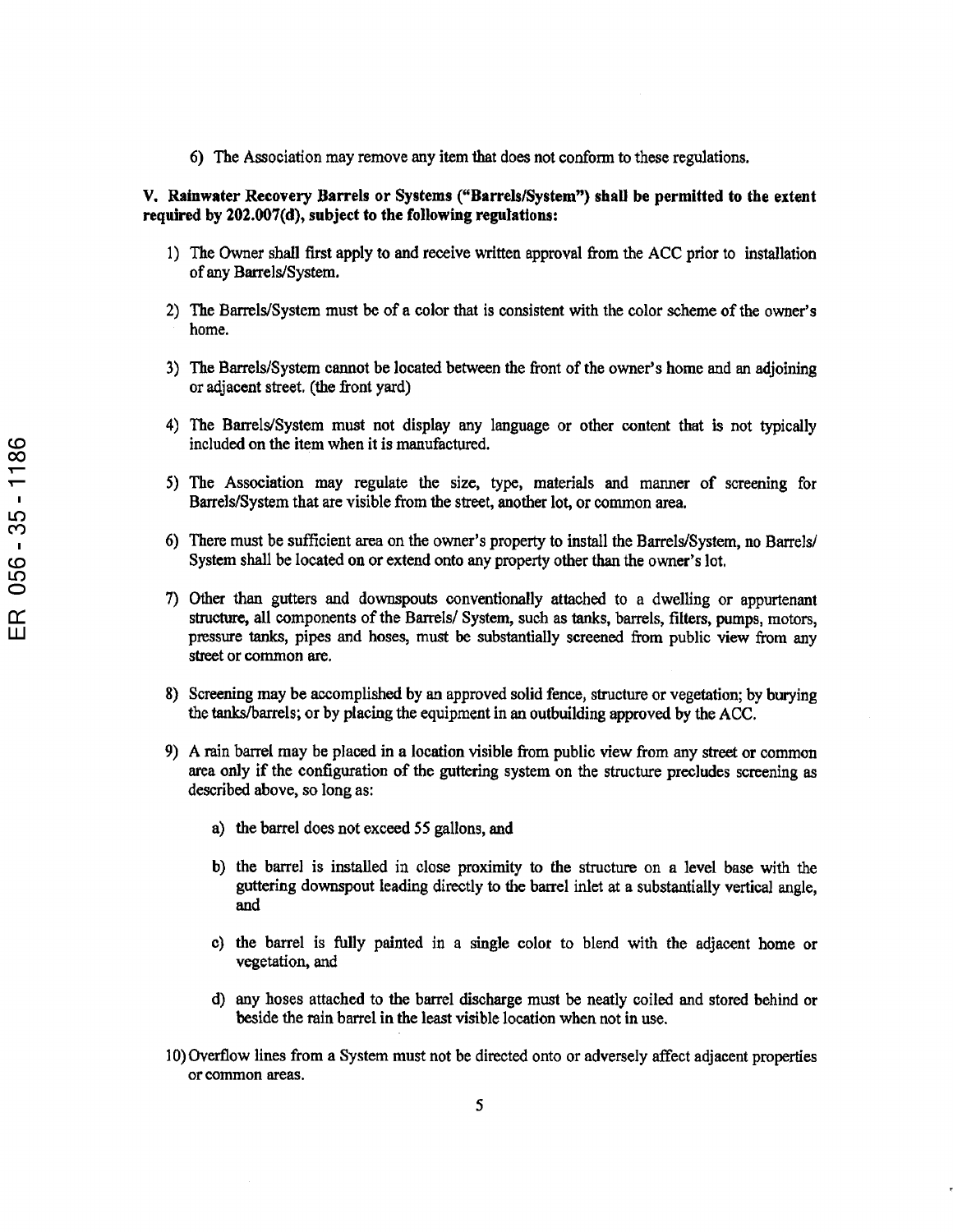- 11) Inlets, ports, vents and other openings must be sealed or protected with mesh to prevent children, animals and debris from entering the barrels, tanks or other storage devices. Open top storage containers are prohibited, however, where space allows and where appropriate as determined by the Association, ACC approved ponds may be used for water storage.
- 12) Harvested water must be used and is not allowed to become stagnant or <sup>a</sup> threat to health.
- 13) All systems shall be maintained in good repair. Unused systems should be drained and disconnected from the gutters. Any unused Systems in public view must be removed from public view of any street or common area.

The Association, through its Board of Directors, shall have and may exercise discretionary authority concerning the restrictive covenants contained herein.

| HEATHLAKE COMMUNITY ASSOCIATION, INC.                                                                                                                                                                |            |
|------------------------------------------------------------------------------------------------------------------------------------------------------------------------------------------------------|------------|
| <b>CERTIFICATION</b>                                                                                                                                                                                 |            |
| "I, the undersigned, being the <b>ELES WENT</b> of the Heathlake Community                                                                                                                           | <b>10R</b> |
| Association, Inc., hereby certify that the foregoing Resolution was adopted by at least a majority of the<br>Association Board of Directors"                                                         |            |
|                                                                                                                                                                                                      |            |
| By:                                                                                                                                                                                                  |            |
| Print name: Huckey 1 Vorces                                                                                                                                                                          |            |
|                                                                                                                                                                                                      |            |
| ACKNOWLEDGEMENT                                                                                                                                                                                      |            |
|                                                                                                                                                                                                      |            |
| <b>STATE OF TEXAS</b>                                                                                                                                                                                |            |
| <b>COUNTY OF HARRIS</b>                                                                                                                                                                              |            |
|                                                                                                                                                                                                      |            |
| <b>BEFORE</b><br>ME, the<br>undersigned authority, on this day personally<br>appeared                                                                                                                |            |
| len L. Kelley<br>Prevident<br>of the Heathlake Community                                                                                                                                             |            |
| Association, Inc., and known by me to be the person whose name is subscribed to the foregoing<br>document and, being by me first duly sworn, declared that he is the person who signed the foregoing |            |
|                                                                                                                                                                                                      |            |

document in his representative capacity and that the statements contained therein are true and correct.

Given under my hand and seal of office this the  $2e^{du}$  day of  $Quarti$ , 2014.

<u>Um. Secreu</u>

Notary Public, State of Texas

After Recording Return to: HOLT & YOUNG, P.C. 1 1200 Richmond Ave., Ste. 450 Houston, Texas 77082

JO M.SEQUEIRA MY COMMISSION EXPIRES NOVEMBER 18, 2017